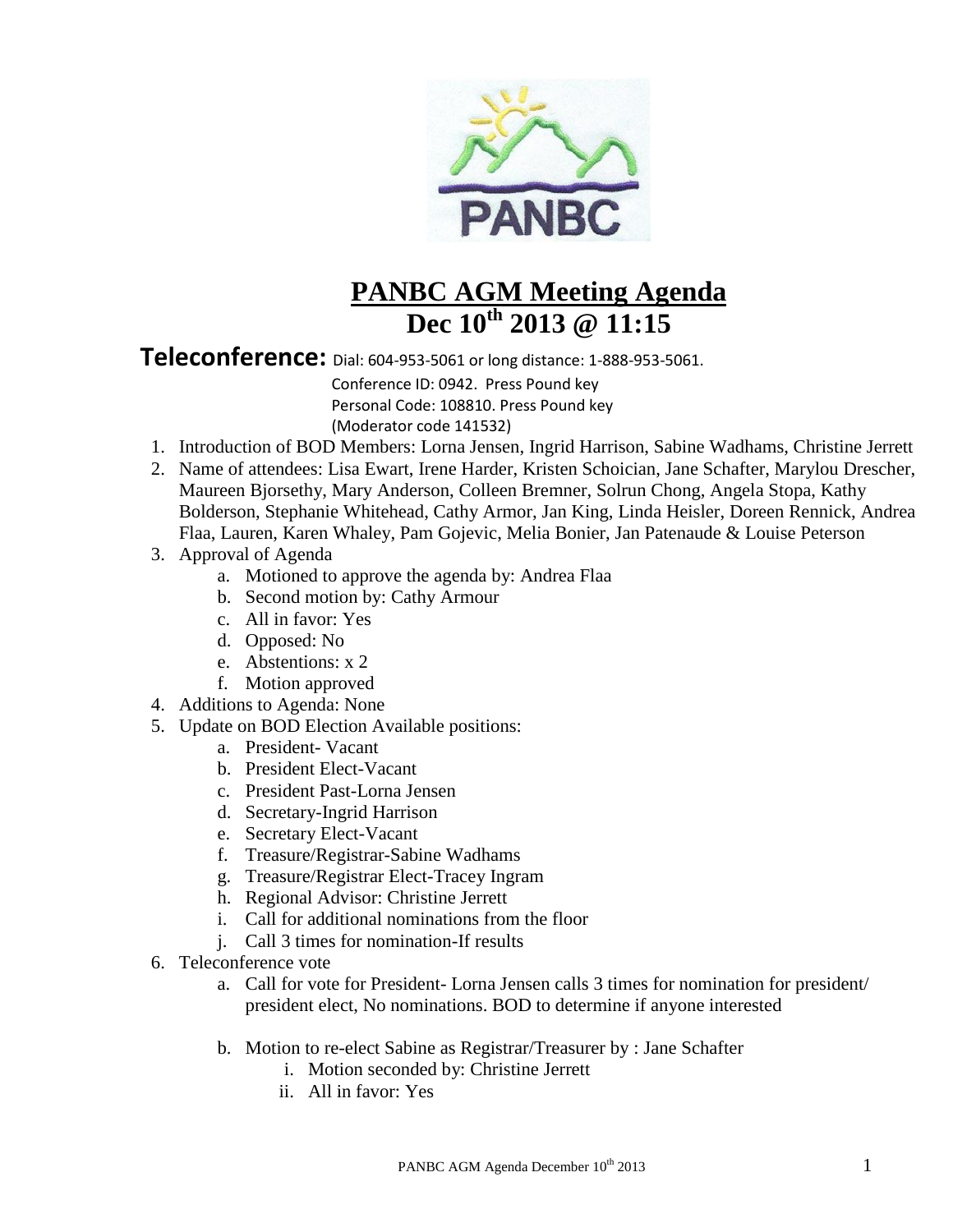- iii. Opposed: None
- iv. Abstentions: None
- v. Motion approved
- c. Motion to elect Tracey Ingram as Registrar/Treasurer Elect by : Ingrid Harrison
	- i. Motion seconded by: Solrun and Maureen
	- ii. All in favor: Yes
	- iii. Opposed: None
	- iv. Abstentions: None
	- v. Motion approved
	- vi. Motion to re-elect Ingrid Harrison as Secretary by Lisa Ewart
	- vii. Second motion : Mary Anderson
	- viii. All in favor: Yes
	- ix. Opposed: None
	- x. Abstentions: None
	- xi. Motion approved:
- d. Motion to elect Stephanie Whitehead as Secretary Elect by Mary Anderson
	- i. Second motion : Sabine Wadhams
		- ii. All in favor: Yes
	- iii. Opposed: None
	- iv. Abstentions: None
	- v. Motion approved
- e. Motion to re-elect Christine Jerrett as Regional Representative by Ingrid Harrison
	- i. Second motion: Solrun Chong
	- ii. All in favor:
	- iii. No one opposed:
	- iv. No Abstentions:
- 7. PANBC looking for addition of Regional Representatives
	- a. Positions available:
		- i. Vancouver Island: none
		- ii. Interior Health: none
		- iii. Northern Health: none
		- iv. Provincial Health Services: none
	- b. Anesthesia Representative: Dr. Feisal Mohamedali
- 8. Business:
	- **a. PANBC Bursary for conference fee at yearly National Conference at the Early Bird rate**: Winner this year: Kuldip Takhar
	- **b. PANBC Bursary for conference fee International ICPAN Conference:** Winner this year: Cathy Armour
- 9. Financial Report: Sabine
	- a. Total PANBC funds at end of 2013 year: \$8830.91
- 10. Membership to date: Total membership: 104
- 11. PANBC Needing Volunteers for the following: